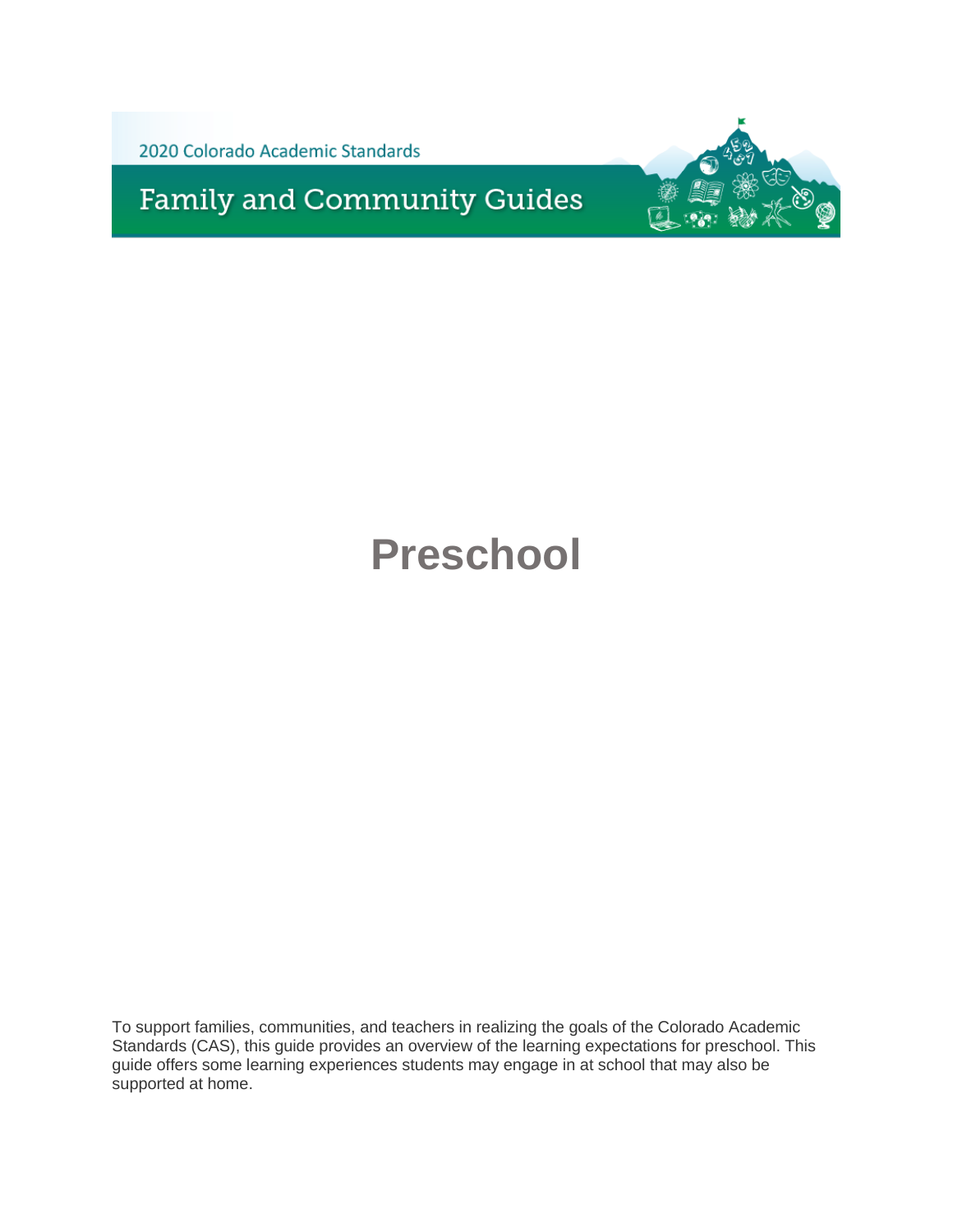

The comprehensive health standards in the elementary years focus on developing individual skills to enhance physical, emotional, and social wellness and using those individual skills in family, school, and community environments. In each grade, the standards ask students to investigate healthy eating and living habits, explore positive communication strategies, examine effective decision-making, and identify ways to ensure personal and community safety.

Expectations for Preschool Students:

- **Physical and Personal Wellness:** Distinguish between healthy and unhealthy foods; develop selfmanagement skills for personal hygiene.
- **Social and Emotional Wellness:** Develop healthy relationships and interactions with adults; develop selfconcept, self-efficacy, and regulation skills; develop healthy expression of emotions.
- **Prevention and Risk Management:** Identify ways to be sage while at play; respect personal space and boundaries.

- Distinguishing foods on a continuum from most healthy to least healthy.
- Demonstrating the ability to identify and choose healthy food.
- Completing personal care tasks such as using clean tissues, washing hands, handling food hygienically, brushing teeth, and choosing appropriate clothing for the weather.
- Demonstrating socially appropriate behavior with peers and adults, such as helping, sharing, and taking turns.
- Resolving conflict with peers alone and/or with adult intervention as appropriate.
- Demonstrating age-appropriate independence in decision making regarding activities and materials.
- Expressing a range of emotions appropriately.
- Following basic safety rules in the classroom.
- Seeking help from a parent or trusted adult for help and support.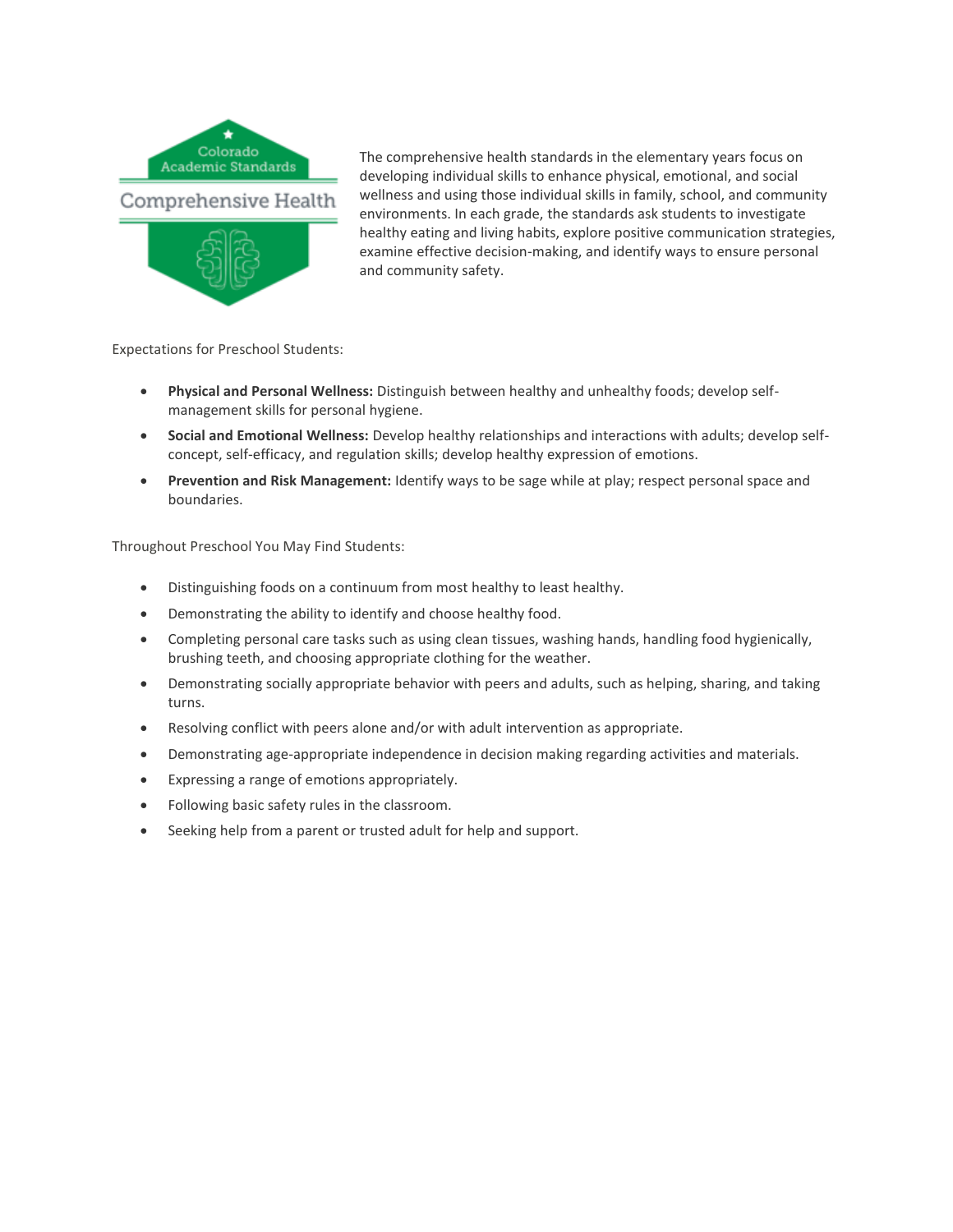

The dance standards in the elementary years focus on general dance knowledge and skills to ensure a solid foundation for more specialized dance studies. In each grade, students explore various dance forms, gain body awareness and movement skills, develop problem-solving skills through dance making, and respond to dance performances.

Expectations for Preschool Students:

- **Movement, Technique, and Performance (Perform/Present)**: Participate in dance activities such as watching or exploring dances; perform dance steps with purpose by responding to rhythms and patterns; use movement to express what they are feeling.
- **Create, Compose, and Choreograph (Create)**: Work together or alone to create and improvise (explore) movement to a variety of stimuli.
- **Historical and Cultural Context (Know/Comprehend)**: Experience simple folk dances with guidance from a teacher.
- **Reflect, Connect, and Respond (Critique/Evaluate/Refine)**: Express personal reactions to viewed or performed dances; recognize when/where dance is seen in daily life; describe a dance step from 2-3 different dance forms.

- Copying movements demonstrated by others; participating in dance games.
- Moving expressively (showing emotion through gestures and/or facial expressions).
- Demonstrating physical awareness by moving freely and creatively; experimenting with a variety of dance movements (skip, dance, jump, gallop, side steps).
- Performing simple folk dances; describing dance steps from varying dance styles and discussing how various dance performances make them feel.
- Discussing dance in everyday life.
- Respectfully watching/listening/responding to recorded and live dance production.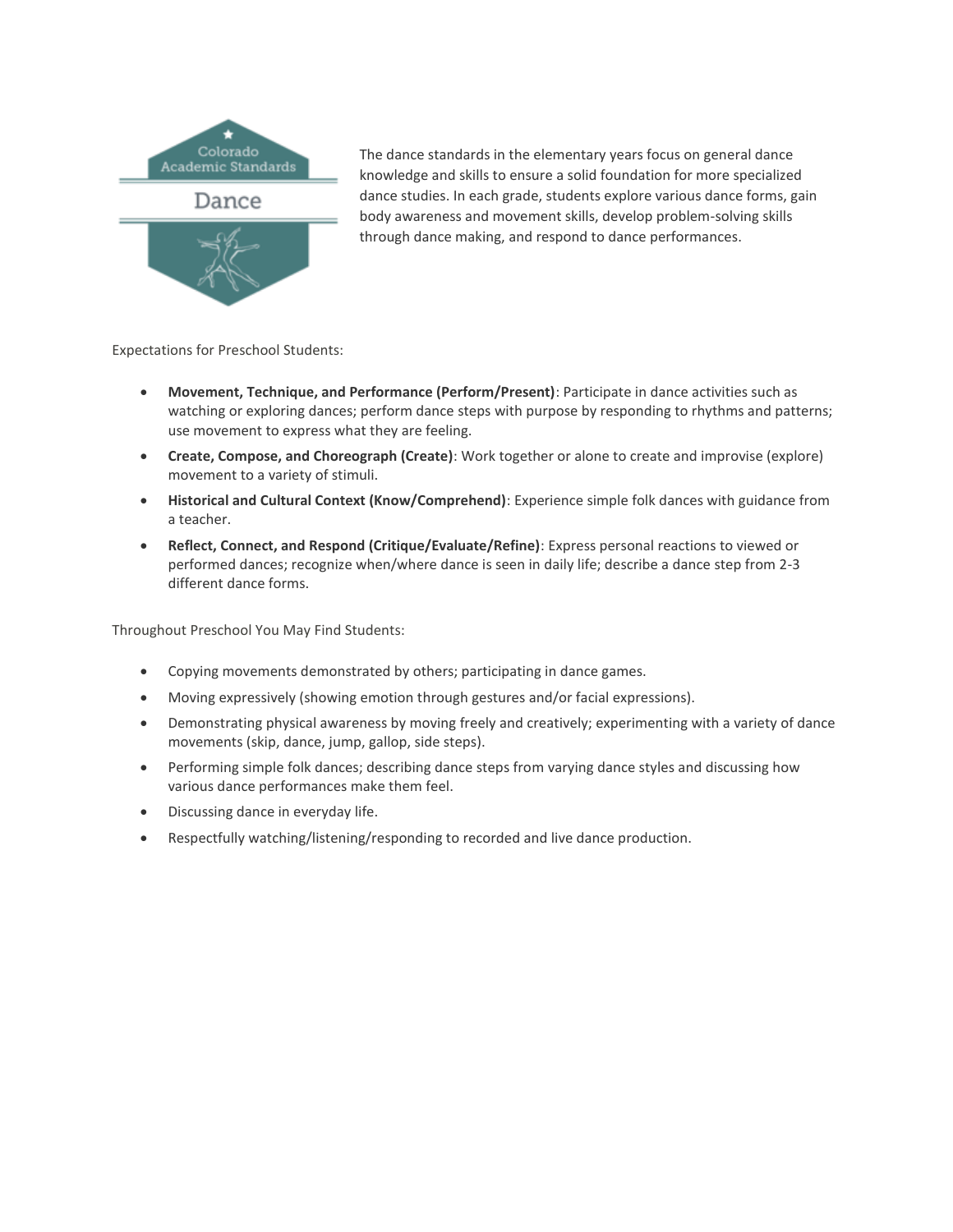

The drama and theatre arts standards in the elementary years focus on general drama knowledge/skills and basic theatre elements to ensure a solid foundation for more specialized study in later grades, including technical theatre, creative movement, improvisation, acting/writing/directing, and film studies. Students discover techniques; perform theatrical works; explore characters, plot, and themes; investigate dramatic texts; discover and describe personal theatre preferences; and explore constructive ways to reflect and respond to various dramatic works.

Expectations for Preschool Students:

- **Create (Create)**: Use facial expressions and movement to express thoughts and feelings about one's self, various characters, or environments; use dialogue, movements, facial expressions, and objects to tell a story.
- **Perform (Perform/Present)**: Use creativity and imagination to manipulate materials (use classroom chairs as trees in a forest or a pencil as a magic wand); use background knowledge and imagination to take on different roles in dramatic play situations.
- **Critically Respond (Know/Comprehend and Critique/Evaluate/Refine)**: Respond to dramatic experiences through reflective questions, relate theatre terms to everyday life (characters-people, costumes-clothes, sets-locations), and connect personal experiences to dramatic play.

- Using a variety of vocal sounds (loud and angry, soft and meek) to imitate characters from stories or movies.
- Showing how people use their bodies and faces to show how they feel (happy, sad, excited, etc.).
- Using pantomime (body movements and facial expressions) to tell a story without words.
- Expressing how they felt or what they thought while watching or performing in a creative drama experience.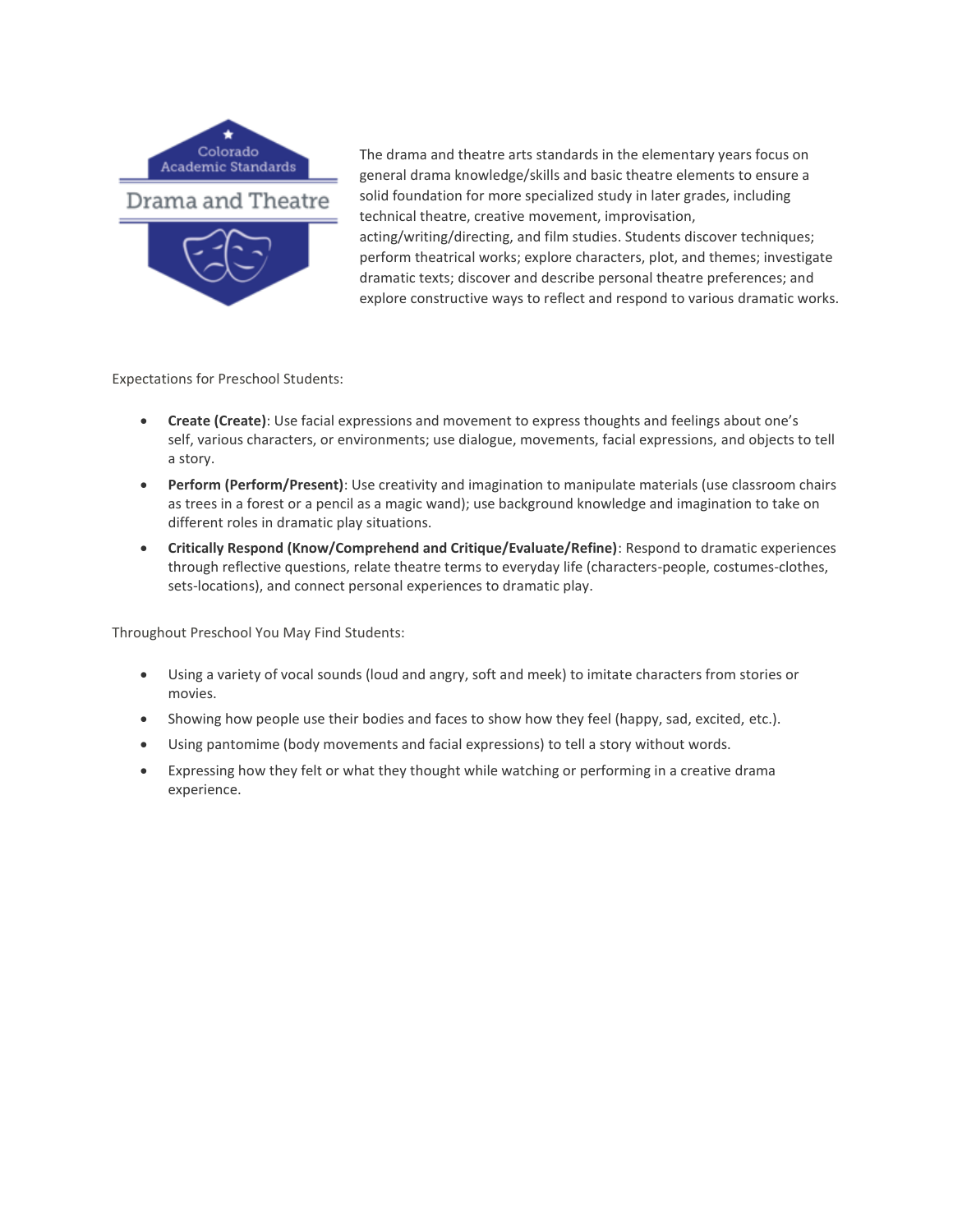

The mathematics standards in the elementary years focus on number and operations. Ideas from measurement and geometry help students learn about numbers and quantities. In each grade, students make sense of problems, explain their thinking, and describe their world with mathematics.

Expectations for Preschool Students:

- **Number and Quantity**: Count verbally up to at least 20; answer "How many?" questions for 10 objects; associate a quantity with written numerals up to 5.
- **Algebra and Functions**: Understand addition as adding more to a group and subtraction as taking away from a group.
- **Data, Statistics, and Probability**: Use language like shortest, heavier, biggest, or later to compare quantities, sizes, and times; put up to five objects in order of their size.
- **Geometry**: Name circles, squares, rectangles, and triangles and describe them in terms of their number of sides, angles, or their relative size ("the square is bigger than the circle").

- Practicing counting out loud or answering questions like, "What comes after three?"
- Playing games that require counting the number of spaces to move on a game board.
- Comparing groups of objects by the relative number of pieces ("more" or "fewer") or comparing objects by their size ("bigger," "taller," "heavier," etc.).
- Answering simple word problems given verbally, like, "If you have three crackers and you eat one, how many crackers will you have left?"
- Sorting blocks, tiles, or other objects by their sizes and shapes.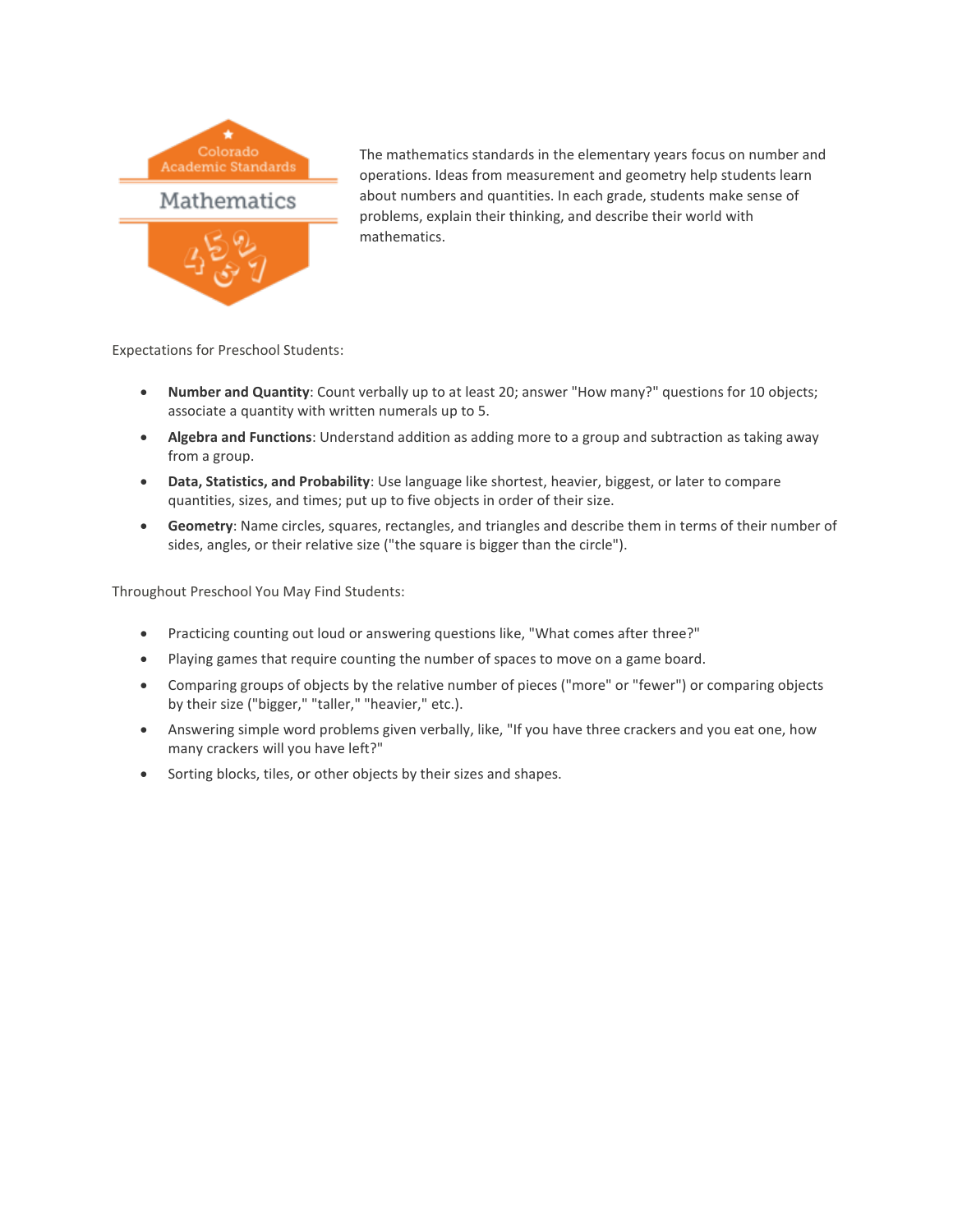

The music standards in the elementary years focus on general music knowledge and skills to ensure a solid foundation for the opportunity for more specialized musical study in later years. In each elementary grade, students investigate and perform various music styles and genres, examine the language of music through identifying and writing simple music notation, consider simple musical composition processes, and develop the ability to describe their own musical preferences as well as critique the music of others.

Expectations for Preschool Students:

- **Expression of Music (Perform/Present)**: Respond to music, perform simple songs, and respond to teacher feedback to improve musical skills.
- **Creation of Music (Create)**: Improvise music and sound responses to music.
- **Theory of Music (Know/Comprehend)**: Recognize a wide variety of sounds and sound sources (voice, instruments); describe and respond to musical elements such as beat (rhythm), tone, speed of music; identify musical opposites-loud/soft, high/low, long/short.
- **Aesthetic Valuation of Music (Appreciate and Understand)**: Express feelings experienced when performing or listening to music; recognize music in daily life.

- Reacting to different types of music rhythms and patterns through clapping, moving, and playing; demonstrating musical awareness by moving freely and creatively.
- Speaking, chanting, and singing expressively; participating in singing games.
- Experimenting with a variety of instruments (maracas, rhythm sticks, bells, tambourines, drums, sand blocks, and shakers).
- Listening to music from diverse genres (Popular, Blues, Folk, Patriotic); describing music and sources of sound (drums, stringed instruments).
- Discussing or describing connections between music and feelings; discussing music heard in different places (cars, homes, and stores).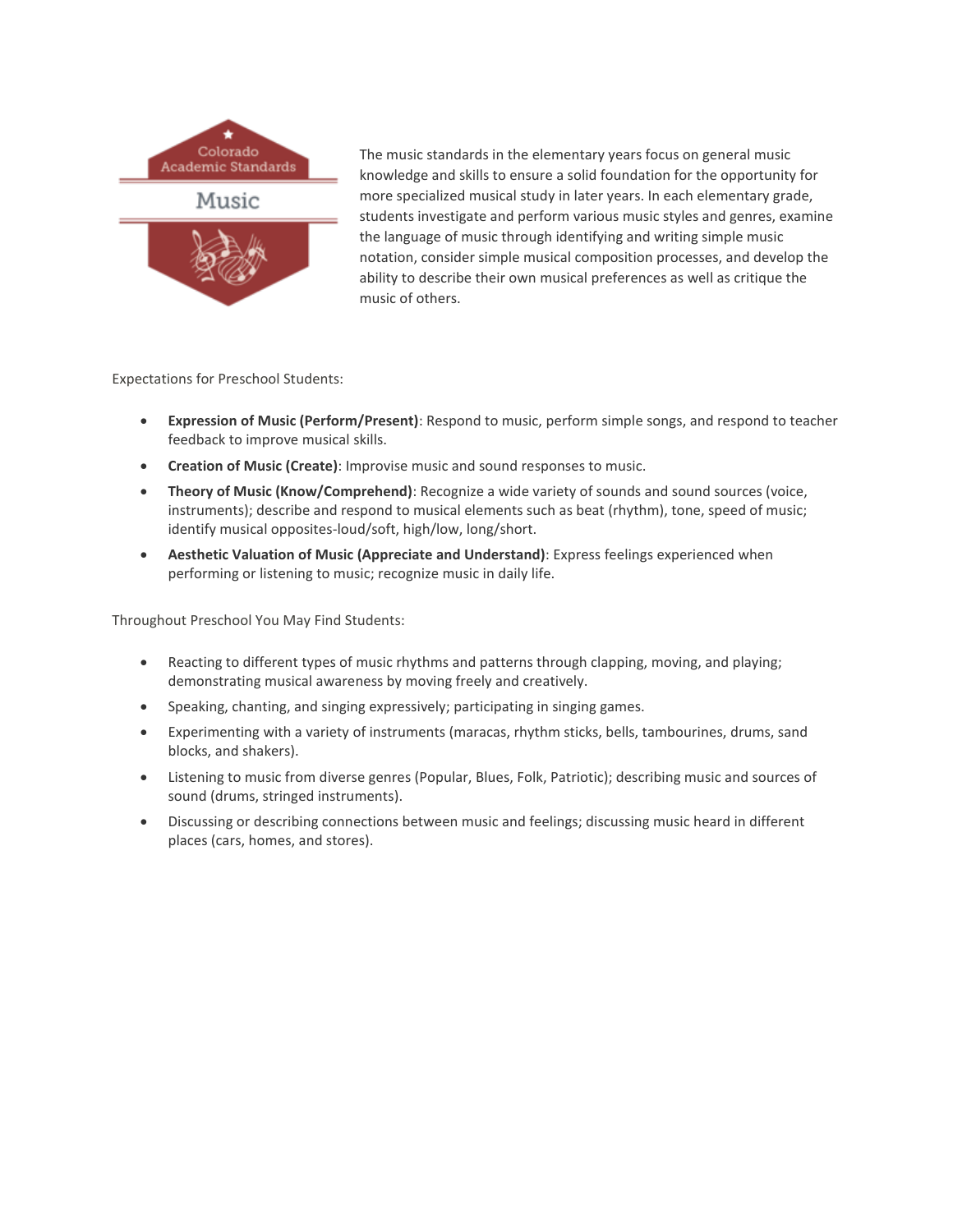

The physical education standards in the elementary years focus on enhancing movement concepts and skills, understanding basic healthrelated components and skill-related components of fitness and how it relates to personal fitness, demonstrating respect, and the ability to follow directions. In each grade, students demonstrate various movement concepts; assess personal behaviors; connect fitness development to body systems; demonstrate respect for self, others, and various physical activity environments; and utilize safety procedures during physical activities.

Expectations for Preschool Students:

- **Movement Competence and Understanding**: Travel in a variety of directions using basic locomotor skills and demonstrate an understanding of personal and general space.
- **Physical and Personal Wellness**: Recognize the positive feelings experienced during an after physical activity.
- **Social and Emotional Wellness**: Demonstrate an understanding of positive social interaction with teachers and peers.
- **Prevention and Risk Management**: Understand basic safety rules and principles.

- Moving safely in a large group without bumping into others.
- Performing movements to the rhythm of music.
- Demonstrating the relationship of under, over, behind, next to, through, right, left, up, down, forward, backward, and in front of by using the body and an object.
- Participating in activities that increase the heart rate.
- Participating in activities that require stretching the muscles.
- Demonstrating listening to the teacher during group activities.
- Recognizing basic class rules and protocols.
- Following teacher directions for safe participation in physical activity.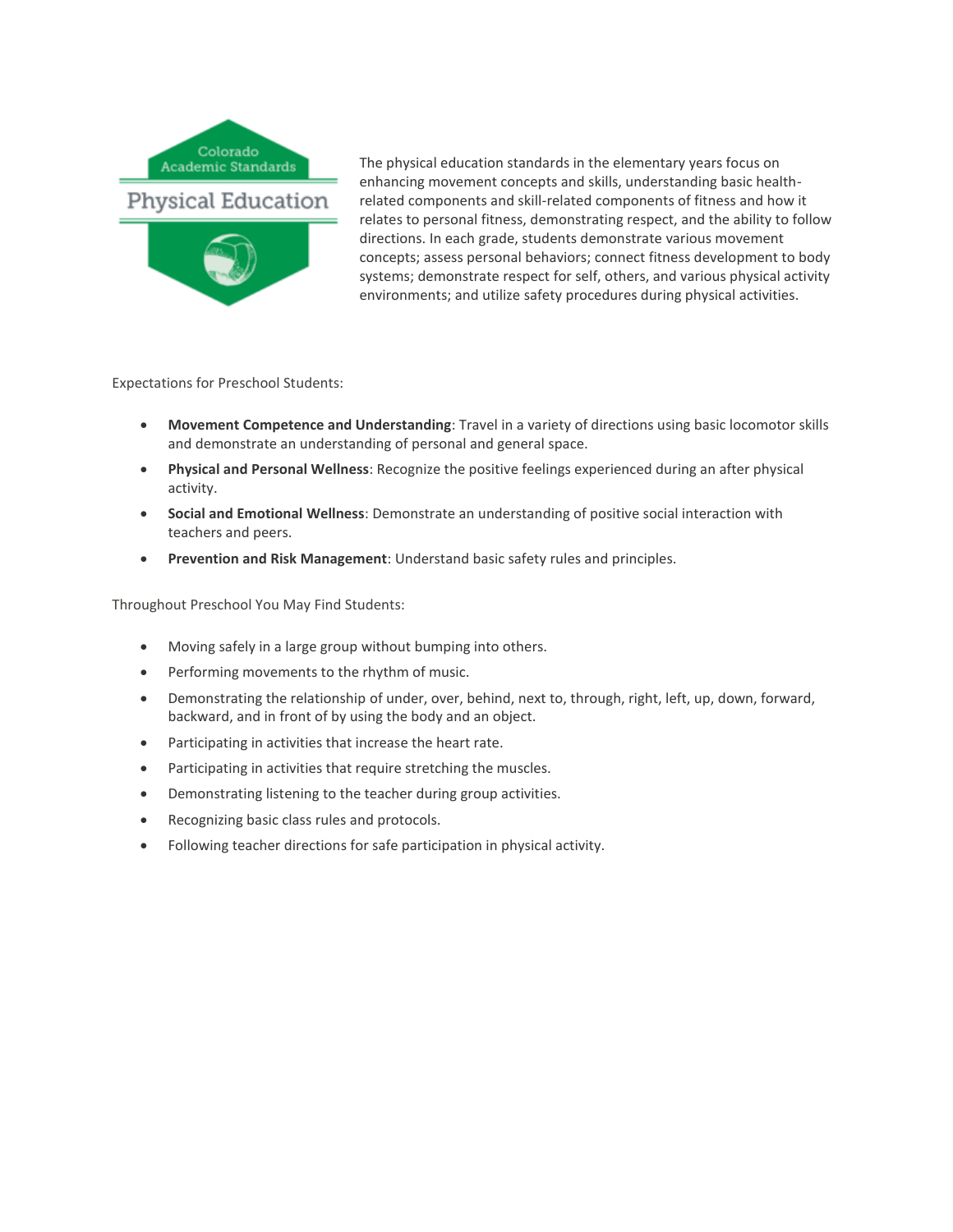

The reading, writing, and communicating standards in preschool are aligned to the expectations within Colorado's Early Learning and Development Guidelines and the latest revision of the Head Start Early Learning Outcomes Framework. They outline development expectations and indicators of progress for preschool age students in receptive and expressive language; understanding and obtaining meaning from stories and information from books and other texts; phonological awareness; concepts of early decoding; names and sounds associated with alphabetic knowledge; emerging skills to communicate through written representations, symbols, and letters; and asking a question to identify and define a problem and its possible solution.

Expectations for Preschool Students:

- **Oral Expression and Listening**: Attend to language during conversations, songs, stories or other learning experiences; comprehend complex and varied vocabulary; follow two- to three-step directions; participate in conversations of more than three exchanges with peers and adults; use language to express ideas and needs; understand the difference between a question and a statement; practice asking questions and making statements; and, speak in sentences of five or six words.
- **Reading for All Purposes**: Show interest in shared reading experiences and looking at books independently; recognize how books are read, such as front-to-back and one page at a time, and recognize basic characteristics such as title, author, and illustrator; identify and discriminate between words in language, separate syllables in words, and sounds and phonemes in language, such as attention to beginning and ending sounds of words and recognition that different words begin or end with the same sound; and, recognize patterns of sounds in songs, storytelling, and poetry through interactions and meaningful experiences.
- **Writing and Composition**: Experiment with writing tools and materials; recognize that writing is a way of communicating for a variety of purposes, such as giving information, sharing stories, or giving an opinion; use scribbles, shapes, pictures, and letters to represent objects, stories, experiences, or ideas; and, copy, trace, or independently write letters or words.
- **Research Inquiry and Design**: Differentiate between questions and statements; and, Identify problems and search for solutions by asking questions during collaborative explorations of the topic; begin to state facts about the topic.

- Demonstrating interest in different kinds of literature, such as fiction and nonfiction books and poetry, on a range of topics;
- Making predictions based on illustrations and beginning to identify key features of reality versus fantasy in stories, pictures, and events
- Retelling stories or information from books through conversation, artistic work, creative movement, or drama.
- Asking and answering questions and make comments about print materials.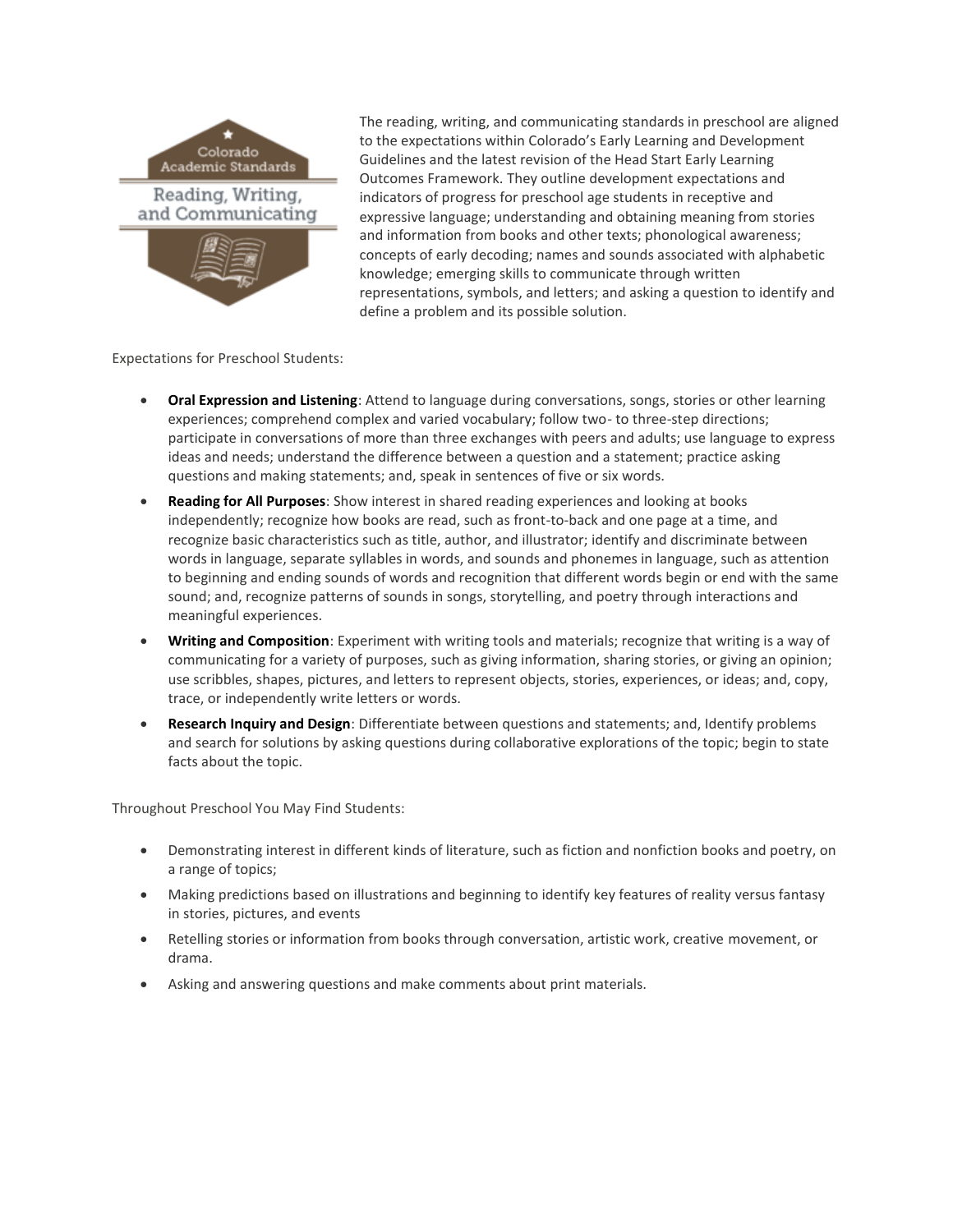

At an early age, all children have the capacity and the natural desire to observe, explore, and discover the world around them [\(NRC,](https://www.nap.edu/read/13165/chapter/1)  [2012\).](https://www.nap.edu/read/13165/chapter/1) Mastery of these standards will result in young learners who have a deep understanding of how scientific knowledge can provide solutions to practical problems we see in our world.

Expectations for Preschool Students:

- **Physical Science**: Make observations and describe properties of materials. Recognize the cause and effect relationships between matter and energy.
- **Life Science**: Recognize that all living things have unique characteristics and basic needs and that living things develop in predictable patterns.
- **Earth Science**: Learn about the world around them by observing patterns related to changes in weather, seasons, and day and night. Explore natural objects, like rocks, soil, and sand and their different uses.

- Investigating different types of energy by exploring shadows and light, observing the sounds different musical instruments make.
- Discovering what makes an object move faster or slower.
- Looking at patterns in the weather, and keeping track of how the weather changes from day to day.
- Observing and engaging with live animals and plants and toys/stuffed animals and discuss the difference between living and nonliving things.
- Making observations about animals and plants they might see in their local environment.
- Using their senses and simple tools to explore natural materials.
- Making observations about daily weather conditions.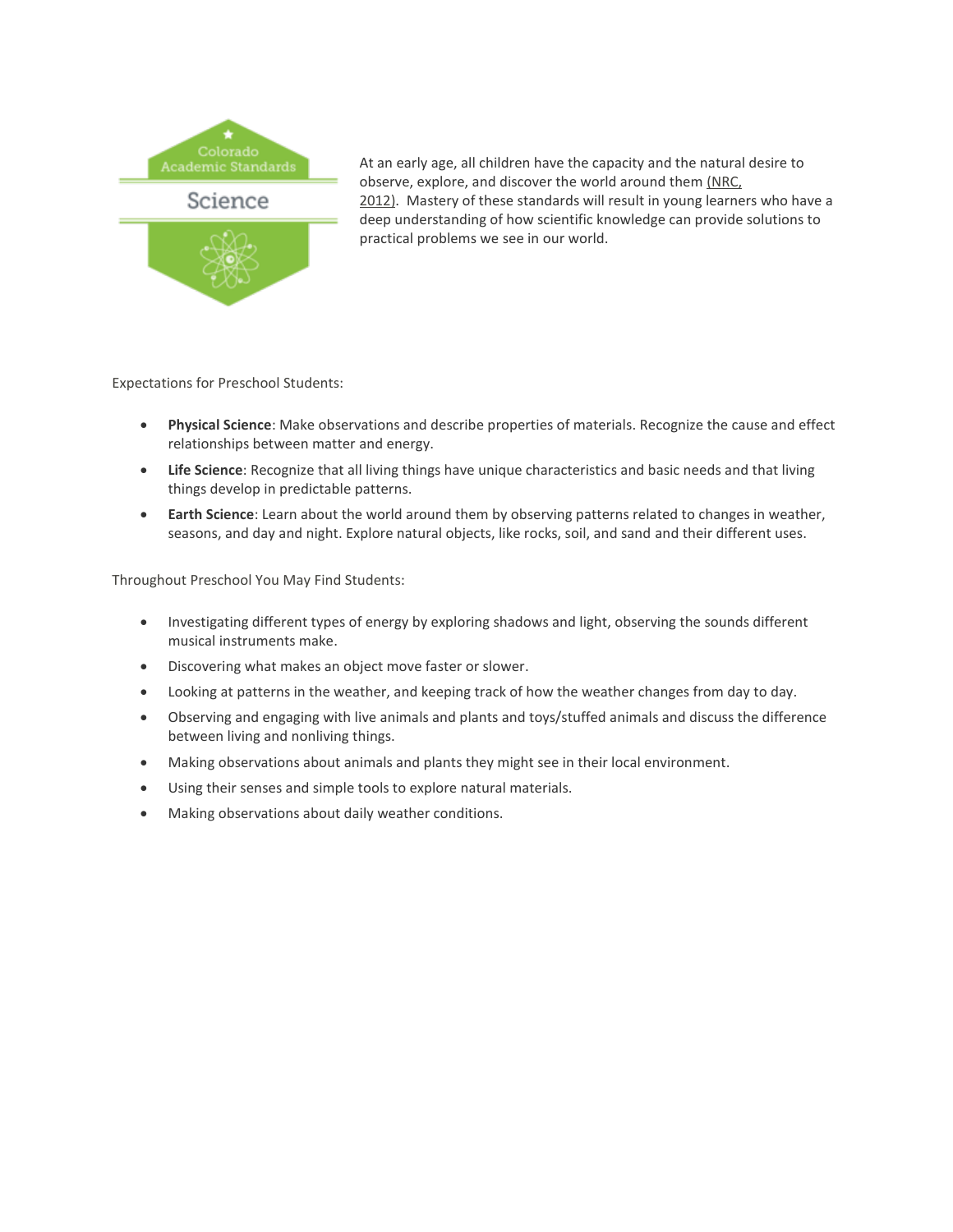

The social studies standards in the elementary years begin with individuals and families and move from there to explorations of neighborhoods, communities, the state of Colorado, and the United States. In each grade, students investigate historical events, examine geographic features and resources, consider economic decision-making processes, and define civic roles and responsibilities.

Expectations for Preschool Students:

- Recognize change and sequence over time.
- Develop a spatial understanding of the world around them.
- Understand that individuals have many wants and have to make choices.
- Understand one's relationship to the family and community.

- Differentiating between past, present, and future; identifying family or personal events that happened in the past.
- Identifying aspects of the environment such as roads, buildings, trees, gardens, bodies of water, and land formations.
- Explaining how people make money and use that money to make choices among their various wants.
- Discussing similarities and respective differences among people within their classroom and community.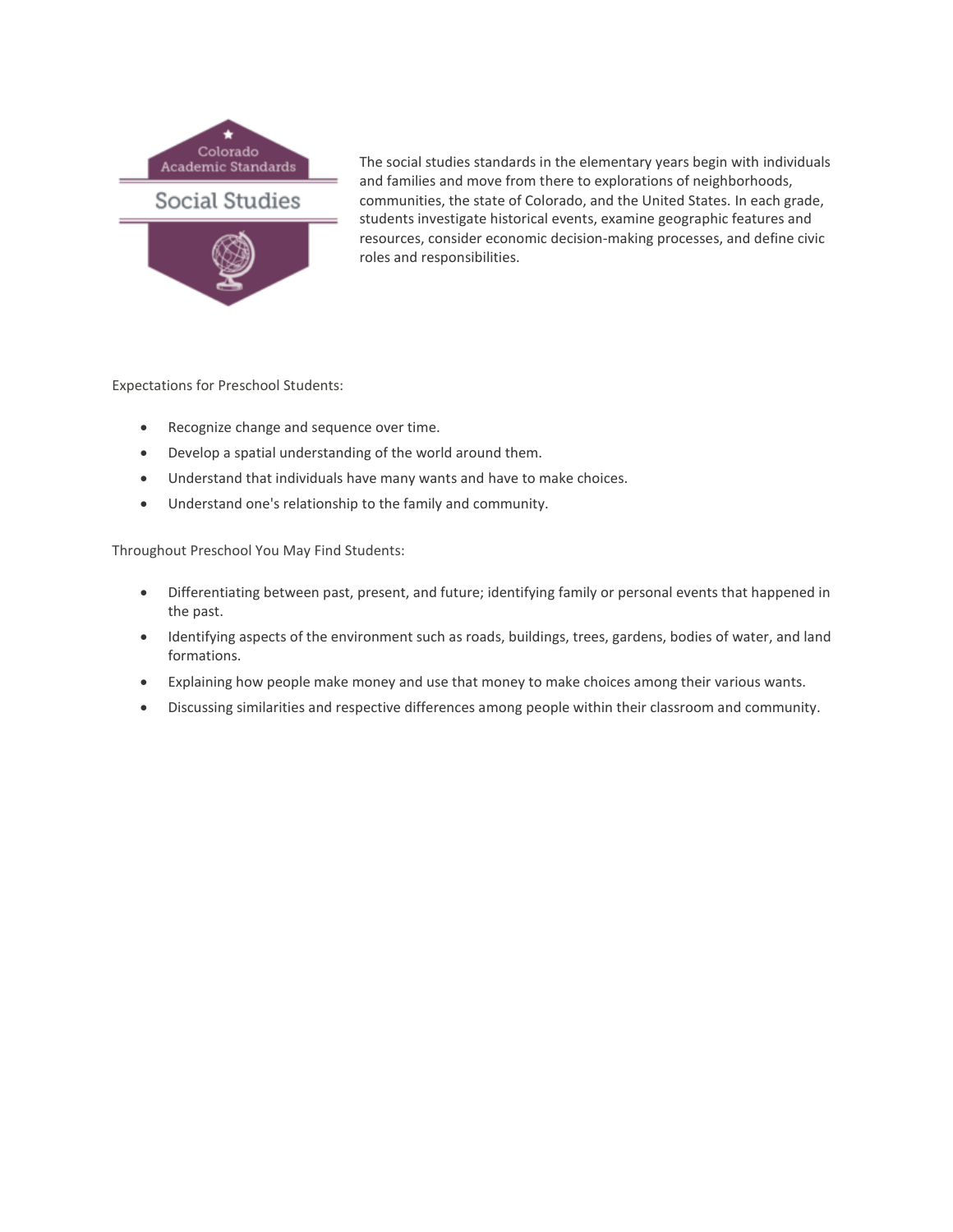

The visual arts standards in preschool focus on experiences and exploration in art-making and with art materials. This helps to develop a foundation and appreciation for visual art. In preschool, students identify art in their daily surroundings, experience that art can be used to represent stories and ideas, explore various art-making processes, and begin to see how art is a part of their community.

Expectations for Preschool Students:

- **Observe and Learn to Comprehend (Know/Comprehend)**: Identify art in their day-to-day life and surroundings.
- **Envision and Critique to Reflect (Critique/Evaluate/Refine)**: Know that art can be used to represent people, places, things, and ideas. Art can be used to tell a story.
- **Invent and Discover to Create (Create/Present)**: Use a range of traditional and non-traditional art materials to create drawings, pictures, or other objects that have personal relevance.
- **Relate and Connect to Transfer (Connect/Apply/Transfer)**: Understand that art and artists have an important role in communities.

- Bringing attention to patterns, shapes, lines, or colors found in objects and design inside as well as in nature and the outdoor environment; commenting or drawing attention to a feature of a food item or packaging at snack time; noticing and discussing the illustrations in picture books, posters, or art in hallways as inspiration for making original art; helping decide which of their artworks should be displayed; pointing out images of personal preference and connect to stories about their life.
- Telling the story of their own work; showing or telling the steps used in making their own art; using the illustrations of books as inspiration to create their own story.
- Exploring and experimenting with a combination of materials and trying a variety of techniques; describing their artwork; listening to stories and creating a work of art that represents the story; learning by discovery, such as by finding out what happens when colors are mixed rather than being told ahead of time; making choices about their artwork and envisioning what might happen if they make changes or additions to a work of art.
- Explaining what an artist does; identifying some of the activities in which artists participate and materials artists might use; requesting and using names for art materials while working on art (such as, but not limited to, paint, colored pencils, pastels, clay, yarn, wooden blocks, crayons, fabric, etc.).